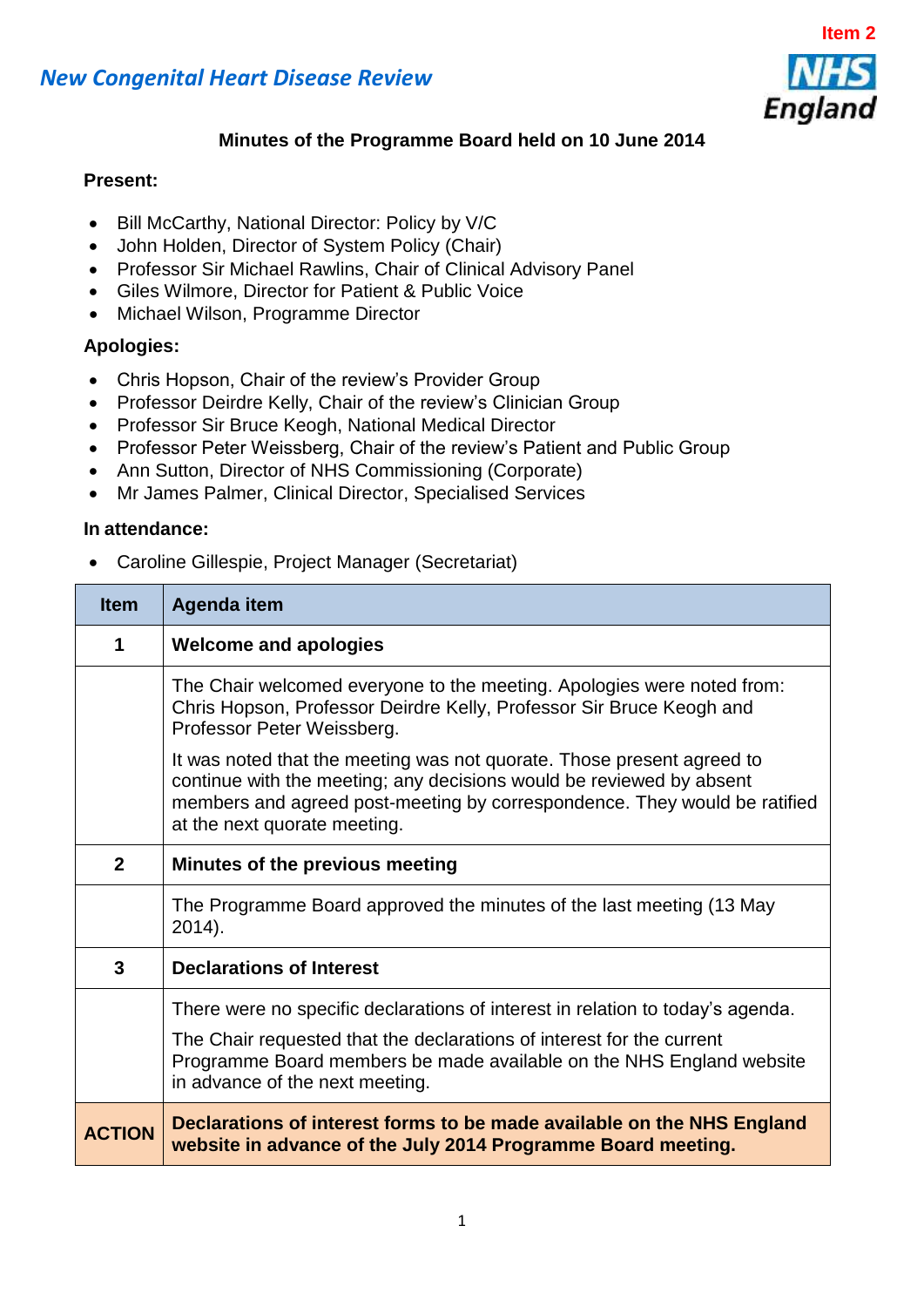# **New Congenital Heart Disease Review <br>
Review 1997 and 2018 and 2019 and 2019 and 2019 and 2019 and 2019 and 2019 and 2019 and 2019 and 2019 and 2019 and 2019 and 2019 and 2019 and 2019 and 2019 and 2019 and 2019 and 2019**

| <b>Item</b>             | Agenda item                                                                                                                                                                                                                                                                                                                                                                                                                                                                                                                                                                                 |
|-------------------------|---------------------------------------------------------------------------------------------------------------------------------------------------------------------------------------------------------------------------------------------------------------------------------------------------------------------------------------------------------------------------------------------------------------------------------------------------------------------------------------------------------------------------------------------------------------------------------------------|
| $\overline{\mathbf{4}}$ | <b>Action Log</b>                                                                                                                                                                                                                                                                                                                                                                                                                                                                                                                                                                           |
|                         | The Programme Board considered the action log and discussed the following<br>in more detail:                                                                                                                                                                                                                                                                                                                                                                                                                                                                                                |
|                         | <b>Action 65:</b> Colleagues from finance are now working with the programme<br>team on the assurance of the Financial Impact Assessment and are currently<br>looking at ways to source some further support to deliver this assessment.                                                                                                                                                                                                                                                                                                                                                    |
|                         | Action 66: An additional resource has been sourced from a Commissioning<br>Support Unit (CSU) to lead engagement with NHS England Area and Regional<br>teams and Clinical Commissioning Groups (CCGs).                                                                                                                                                                                                                                                                                                                                                                                      |
| 5                       | <b>Timeline update</b>                                                                                                                                                                                                                                                                                                                                                                                                                                                                                                                                                                      |
|                         | Michael Wilson introduced this item. The Programme Board were reminded of<br>the March 2014 paper outlining possible timeline scenarios, and were<br>provided with a brief narrative overview of the slides tabled for this item. This<br>included confirmation that all the expected activities that need to take place,<br>including the assurance process which will provide approval to launch<br>consultation, have been identified and planned in detail.                                                                                                                             |
|                         | Michael Wilson reported that the key message within the slides was that whilst<br>it is currently expected that the consultation will launch in September, this is<br>still an optimistic target. The programme team are confident that the work can<br>be delivered, however there are still some significant risks in terms of the<br>governance process. Therefore a September launch cannot be guaranteed.                                                                                                                                                                              |
|                         | In order to meet a consultation launch date of September the Programme of<br>Care (POC) board would need to meet as expected in August, the POC and<br>Clinical Priorities Advisory Group (CPAG) would need to accept papers in<br>parallel (as the meetings are so close together) and the Directly<br>Commissioned Services Committee (DCSC) of the NHS England board would<br>need to review by correspondence. It was noted that board sub-committees<br>approving by correspondence is not the organisation's preferred approach and<br>a new exception process has been put in place. |
|                         | Michael Wilson advised that in order to launch in September the consultation<br>products would need to be approved at the first time of asking.                                                                                                                                                                                                                                                                                                                                                                                                                                             |
|                         | Bill McCarthy advised that this needs to be a shared priority across the<br>organisation to ensure it succeeds and to provide the level of assurance<br>required. All areas of NHS England must collectively support the programme<br>to launch consultation in September as:                                                                                                                                                                                                                                                                                                               |
|                         | there are significant resilience risks associated with the time it takes to<br>$\circ$<br>conduct the review; and                                                                                                                                                                                                                                                                                                                                                                                                                                                                           |
|                         | if consultation is launched any later than September it will include the<br>$\circ$<br>Christmas period which will require an extension, resulting in no<br>possible way to respond by the end of the financial year.                                                                                                                                                                                                                                                                                                                                                                       |
|                         | The Programme Board agreed that the current plan looked suitable and that                                                                                                                                                                                                                                                                                                                                                                                                                                                                                                                   |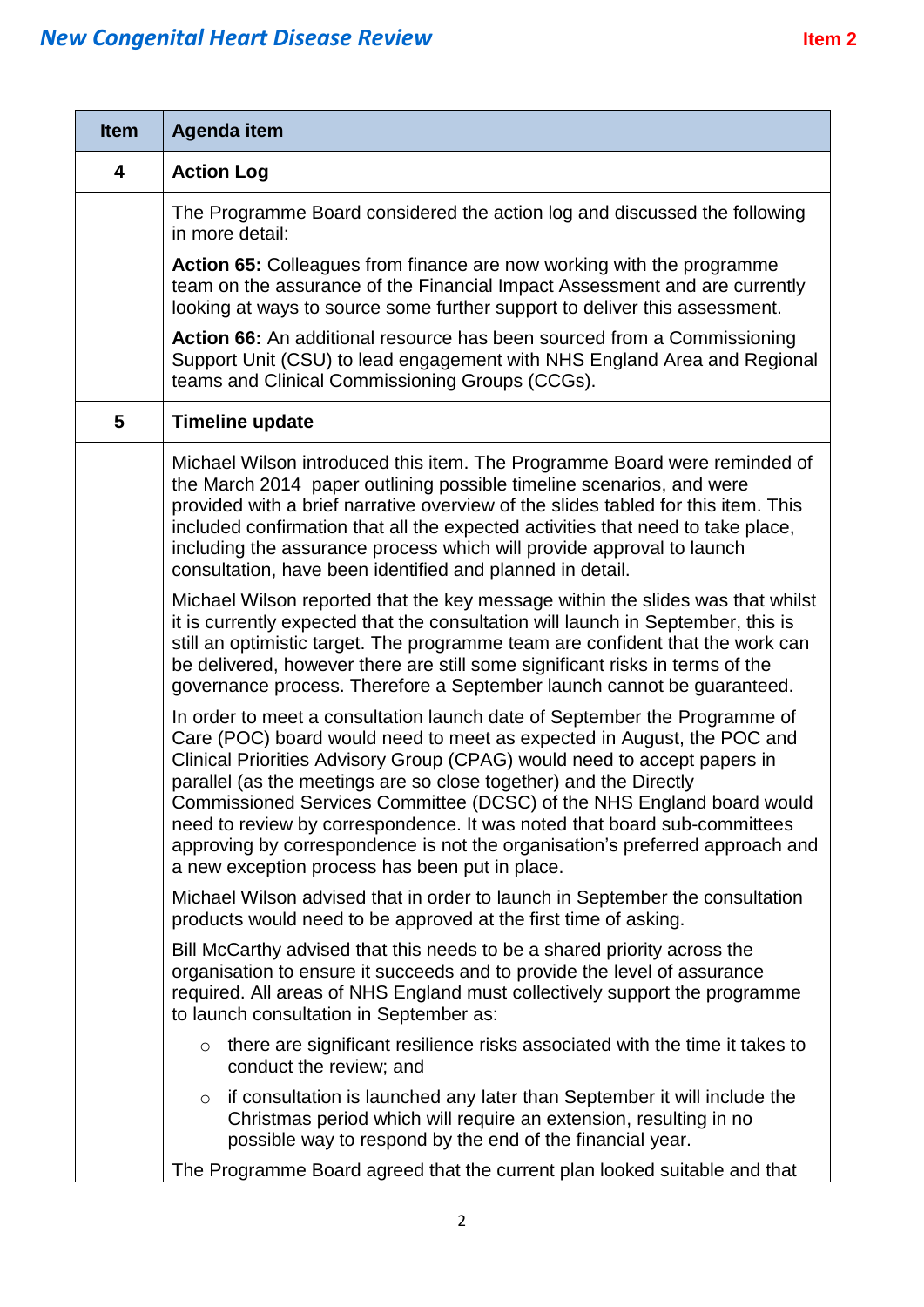| <b>Item</b>   | <b>Agenda item</b>                                                                                                                                                                                                                                                                                                                                                                                                                                                                                                                                                                         |
|---------------|--------------------------------------------------------------------------------------------------------------------------------------------------------------------------------------------------------------------------------------------------------------------------------------------------------------------------------------------------------------------------------------------------------------------------------------------------------------------------------------------------------------------------------------------------------------------------------------------|
|               | consultation launch should not be any later than September.                                                                                                                                                                                                                                                                                                                                                                                                                                                                                                                                |
|               | Bill McCarthy advised that this should be raised at the Task and Finish Group<br>(T&FG) on 23 June 2014 and the Chair may wish to issue a request to the<br>decision making groups to advise them that support should be provided to<br>ensure this timescale is met.                                                                                                                                                                                                                                                                                                                      |
| <b>ACTION</b> | John Holden was asked to contact the Chair of the Task and Finish<br>Group (T&FG) to advise of the risk associated with the timeline and to<br>recommend that this issue is discussed at the 23 June 2014 meeting.                                                                                                                                                                                                                                                                                                                                                                         |
| 6             | Engagement and communications plan: consultation and beyond                                                                                                                                                                                                                                                                                                                                                                                                                                                                                                                                |
|               | Michael Wilson introduced this item.                                                                                                                                                                                                                                                                                                                                                                                                                                                                                                                                                       |
|               | Michael advised that the details of the papers had been brought to the<br>Programme Board for discussion in order that they understood what the new<br>CHD review team would be delivering for the consultation and could contribute<br>to and approve the plans.                                                                                                                                                                                                                                                                                                                          |
|               | Specific discussions were held around Annexes A and B:                                                                                                                                                                                                                                                                                                                                                                                                                                                                                                                                     |
|               | Engagement during consultation<br>$\circ$                                                                                                                                                                                                                                                                                                                                                                                                                                                                                                                                                  |
|               | <b>Consultation documents</b><br>$\circ$                                                                                                                                                                                                                                                                                                                                                                                                                                                                                                                                                   |
|               | Annex A identified an intention to hold four regional events plus targeted<br>initiatives (not necessarily events) for adults; for black Asian and minority<br>ethnic groups; patients with learning disabilities; and bereaved parents. It is<br>expected than an active role will be played by our partners (charities, patient<br>support groups, professional colleges, providers, regional teams and area<br>teams). Work is ongoing with the engagement and advisory groups to shape<br>this work and it is expected to include awareness raising and facilitating<br>conversations. |
|               | As the nature of the information that will be consulted on is complex and<br>detailed, the feedback the review has received is that "town hall" style events<br>may not be the best approach. The Patient and Public Group have advised<br>that a dialogue, with an opportunity for questions and answers, would be<br>required. An opportunity must also be provided for local government and<br>Healthwatch to play a role.                                                                                                                                                              |
|               | Giles Wilmore advised that it may be possible to work with charities for the<br>specific targeted engagement and to attend events already scheduled rather<br>than develop specific additional sessions, and that the regional sessions must<br>be an open invitation. These sessions must be participative and facilitative.<br>People will need to give their views as groups or communities and also must<br>have an opportunity to communicate and share views with others.                                                                                                            |
|               | Giles advised the team that four regional events would take significant work to<br>both plan and facilitate and that the effort required should not be<br>underestimated. It may also be possible to join up the plans for social media<br>with the events possibly live streaming, providing a hash tag and tweeting out                                                                                                                                                                                                                                                                  |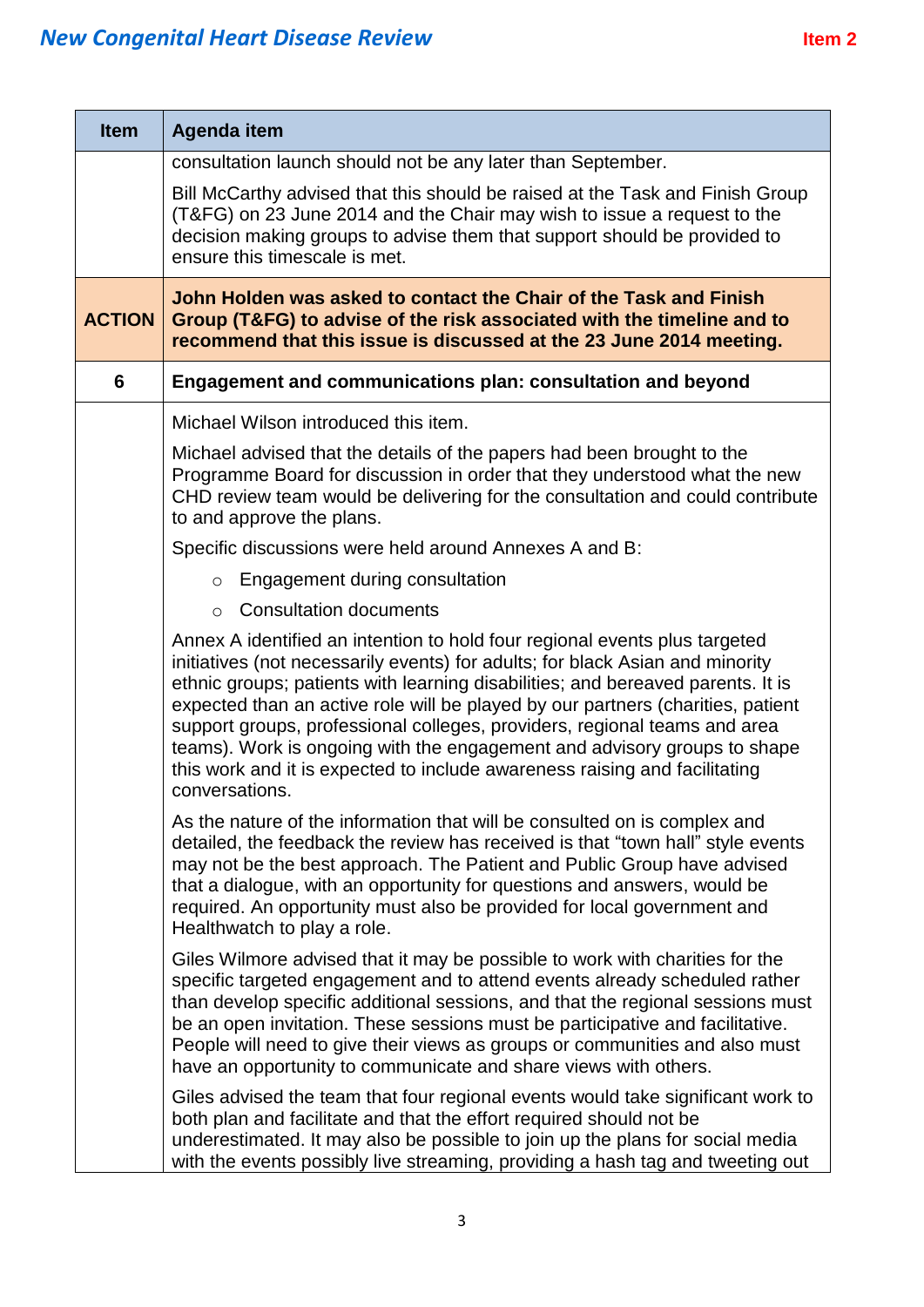| <b>Item</b>   | <b>Agenda item</b>                                                                                                                                                                                                                                                                                                                                     |
|---------------|--------------------------------------------------------------------------------------------------------------------------------------------------------------------------------------------------------------------------------------------------------------------------------------------------------------------------------------------------------|
|               | key messages on the day.                                                                                                                                                                                                                                                                                                                               |
|               | The Programme Board agreed that these events should ideally be held in<br>cities that do not contain a CHD surgical centre, to mitigate any perception of<br>bias.                                                                                                                                                                                     |
|               | Discussion took place around potential provider input and the programme<br>board asked the review team to consider the possibility of groups of clinical<br>leaders working together across a region to present the problem as one<br>section of the regional events.                                                                                  |
|               | A brief overview of Annex B was provided outlining the intention to create a<br>brief and easy to read consultation document, which might nonetheless be 30-<br>40 pages, complemented by a detailed reference document containing all the<br>standards and other supporting materials. In addition a simple audio/visual<br>version will be created.  |
|               | Giles Wilmore advised it would be possible to do a short film and suggested<br>the team look at that produced for the 6C's. He also strongly advised that a<br>true 'easy read' version would not be 30-40 pages; it would be much shorter<br>and contain symbols and pictures. The Patient Voice team could help advise<br>on the production of this. |
|               | Professor Sir Michael Rawlins advised that it would be necessary to flag up<br>the areas within the standards that advice is required on and Michael Wilson<br>confirmed that there was an intention to 'spotlight' certain issues within the<br>consultation document.                                                                                |
|               | Bill McCarthy reminded the review team to ensure that the process was<br>checked through by the legal team.                                                                                                                                                                                                                                            |
| <b>ACTION</b> | Michael Wilson to contact the legal team to arrange for a lawyer to check<br>the process.                                                                                                                                                                                                                                                              |
| 7             | <b>Activity analysis update</b>                                                                                                                                                                                                                                                                                                                        |
|               | John Holden introduced this item and gave a brief overview of the paper<br>outlining both the qualitative and quantitative information being used to<br>forecast the activity.                                                                                                                                                                         |
|               | A combination of factors are driving activity increases and this means it will not<br>be easy to forecast. The review will, as a minimum, present two scenarios,<br>population growth only and population growth plus other factors.                                                                                                                   |
|               | The T&FG have advised that it may be necessary to illustrate the effective of<br>different sensitivities, so the review is looking at what else is possible, however<br>the level of data available may mean this is not possible. As a minimum two<br>scenarios will be presented.                                                                    |
|               | The programme board were advised that there is no comprehensive reliable<br>data available about the number of people living with CHD, only the number of<br>procedures carried out.                                                                                                                                                                   |
|               | Discussion was held on the consequences of over or under estimating the                                                                                                                                                                                                                                                                                |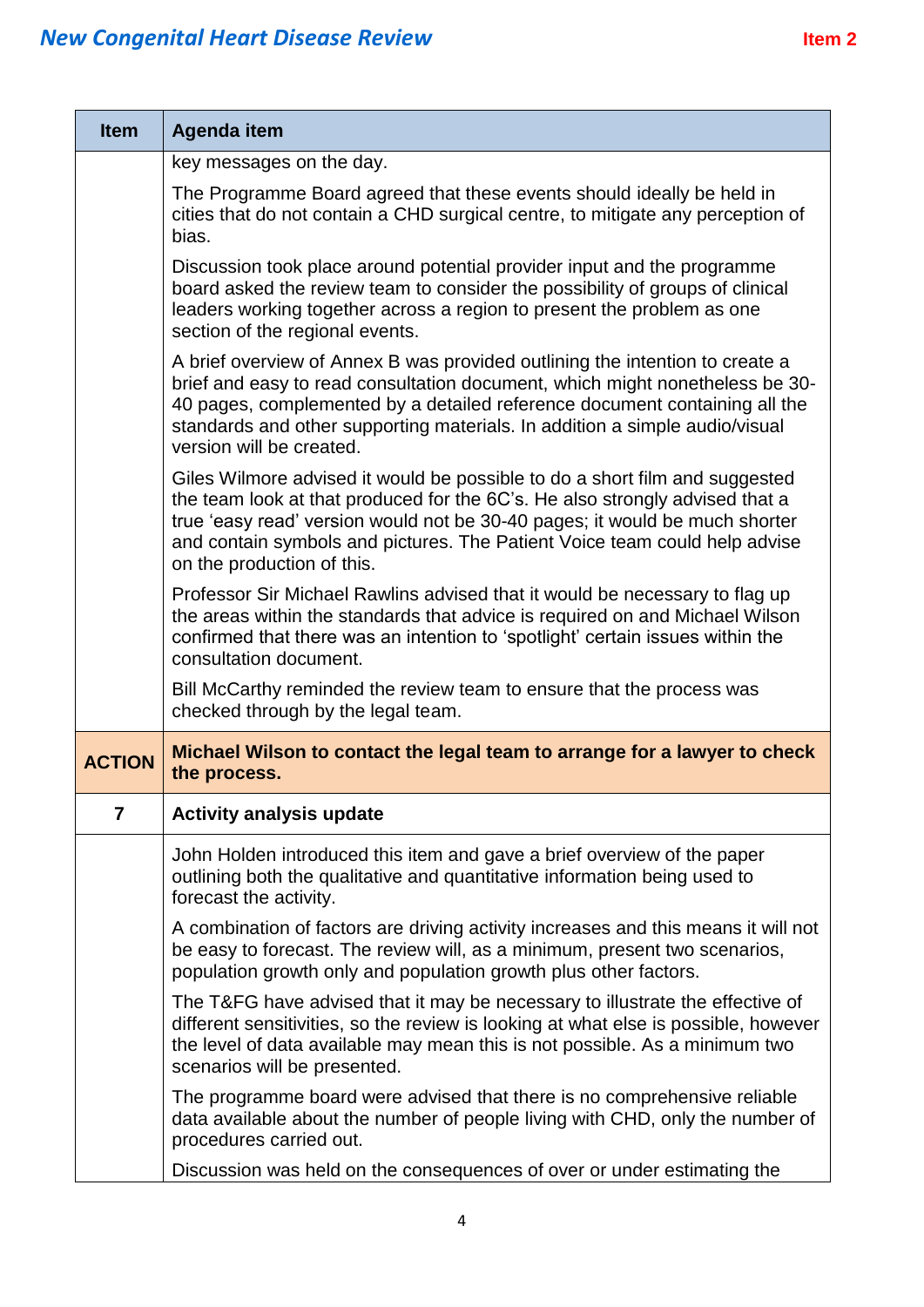| <b>Item</b> | Agenda item                                                                                                                                                                                                                                                                                                                                           |
|-------------|-------------------------------------------------------------------------------------------------------------------------------------------------------------------------------------------------------------------------------------------------------------------------------------------------------------------------------------------------------|
|             | volume of future activity, and the programme board noted that there is a risk<br>that the analysis will be revisited post-consultation.                                                                                                                                                                                                               |
|             | The Programme Board agreed that tracking of the volumes carefully in future<br>would need to happen regularly, particularly as this is no longer solely a<br>children's service and much growth may come from adult procedures in future.                                                                                                             |
|             | Bill McCarthy advised the review team to map out the process it is going<br>through and which deliverables are part of the consultation and which are not.<br>The analysis of the data is taking place as NHS England's role as a<br>commissioner rather than something that will be consulted upon.                                                  |
|             | John Holden explained to the board that the quantitative data available is<br>coming from two sources hospital episode statistics (HES) data and data from<br>NICOR (National Institute for Cardiovascular Outcomes Research) and the two<br>are being compared to look for material differences in order to validate the<br>data that is being used. |
|             | The Programme Board were advised that getting access to the data has<br>proven challenging and the adult data will be partial. By the end of July 2014<br>the review will have a current baseline and a ten to fifteen year paediatric and<br>adult forecast for activity.                                                                            |
|             | Giles Wilmore confirmed that whilst it would not be appropriate for a<br>consultation on standards to focus on the activity data, this data nonetheless<br>needs to be publicly available, and there should be a place for an open debate<br>about the forecasts and their interpretation.                                                            |
| 8           | <b>Transition dashboard</b>                                                                                                                                                                                                                                                                                                                           |
|             | Michael Wilson introduced this item on behalf of Julia Grace, the accountable<br>commissioner.                                                                                                                                                                                                                                                        |
|             | Michael advised the board that this update was in response to the risk to<br>safety associated with no change happening whilst the services are under<br>review.                                                                                                                                                                                      |
|             | The dashboards provide early warning measures to NHS England<br>commissioners in Area Teams. Their purpose is to facilitate a conversation<br>between the unit and the commissioner which will lead to an improvement plan<br>where necessary.                                                                                                        |
|             | The Programme Board were advised that the dashboard is in place in all units<br>and a monthly "sitrep" telephone call happens across commissioners in all<br>areas to enable identification of themes.                                                                                                                                                |
|             | Bill McCarthy advised that this information should be routinely shared with the<br>Care Quality Commission (CQC) and asked the review team to advise the<br>accountable commissioner of this view and ensure that the sharing of this<br>information was investigated.                                                                                |
|             | Giles Wilmore advised that an appropriate narrative should be developed<br>around the data, prior to sharing.                                                                                                                                                                                                                                         |
|             | Discussion then followed around the ownership of the data and sharing it                                                                                                                                                                                                                                                                              |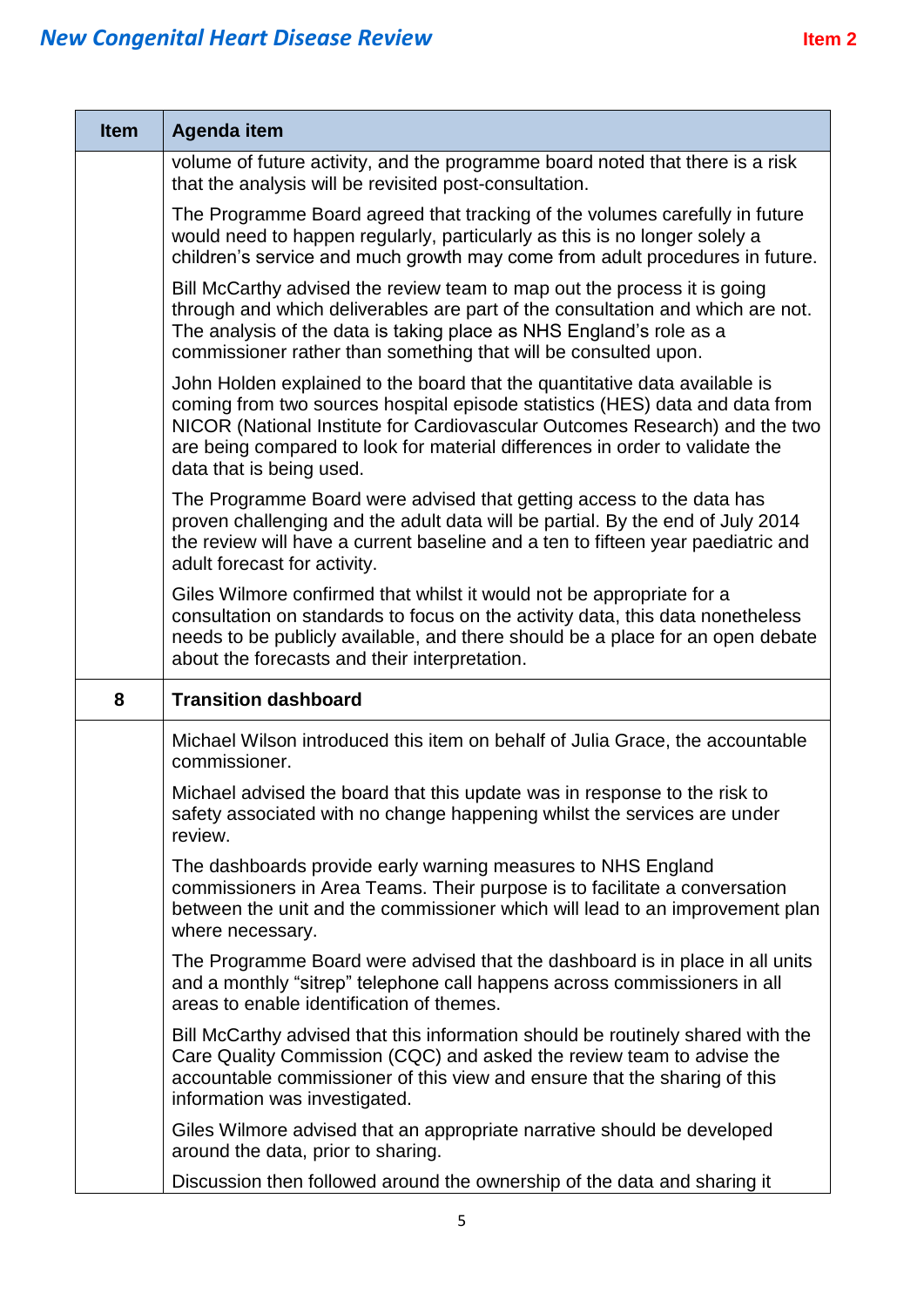| <b>Item</b>   | <b>Agenda item</b>                                                                                                                                                                                                                                                                            |
|---------------|-----------------------------------------------------------------------------------------------------------------------------------------------------------------------------------------------------------------------------------------------------------------------------------------------|
|               | publicly. This resulted in a steer from Bill McCarthy that the only circumstance<br>in which the data should not be shared would be a strong argument based on<br>patient interest.                                                                                                           |
|               | John Holden confirmed that Objective 5 of the review would resolve the issue<br>of data availability in the long term.                                                                                                                                                                        |
|               | The Programme Board agreed that a judgement needs to be made by the<br>NHS England board, via the review T&FG, about how and when the transition<br>dashboard data should be made publicly available.                                                                                         |
| <b>ACTION</b> | Michael Wilson to discuss the routine sharing of dashboard data with the<br>CQC and more widely, with the accountable commissioner.                                                                                                                                                           |
| <b>ACTION</b> | Public sharing of the transition dashboard data to be considered by the<br>Task and Finish Group, in order that a judgement can be made by the<br><b>NHS England Board.</b>                                                                                                                   |
| 9             | <b>Programme Board membership</b>                                                                                                                                                                                                                                                             |
|               | John Holden introduced this item which was in response to the action from the<br>previous meeting to build in resilience and some changes due to members<br>leaving NHS England.                                                                                                              |
|               | John Holden advised that in the paperwork provided for this meeting, the<br>omission of the Director of NHS Commissioning from future membership was<br>an error. However this job role/title may change due to internal NHS England<br>discussions about management of specialised services. |
|               | John outlined the recommendation to both expand the membership to include<br>commissioners and a finance representative, and to allow named deputies to<br>be included in the quoracy.                                                                                                        |
|               | The Programme Board were asked if the membership had been adjusted<br>appropriately and whether these changes would make it more resilient.                                                                                                                                                   |
|               | All board members in attendance agreed that the inclusion of named deputies<br>for quoracy was appropriate as they are acting with the authority of the<br>member who has nominated them.                                                                                                     |
|               | It was recommended that both a regional and area team commissioner should<br>be asked to join the board plus CCG leaders who will need to be close to<br>some of the commissioning decisions.                                                                                                 |
|               | Bill McCarthy recommended that the review team seek advice from Rosamond<br>Roughton about the most suitable body to approach for nominations.                                                                                                                                                |
| <b>ACTION</b> | <b>Contact Rosamond Roughton to advise on Area Team, Regional Team</b><br>and CCG representatives to join the programme board.                                                                                                                                                                |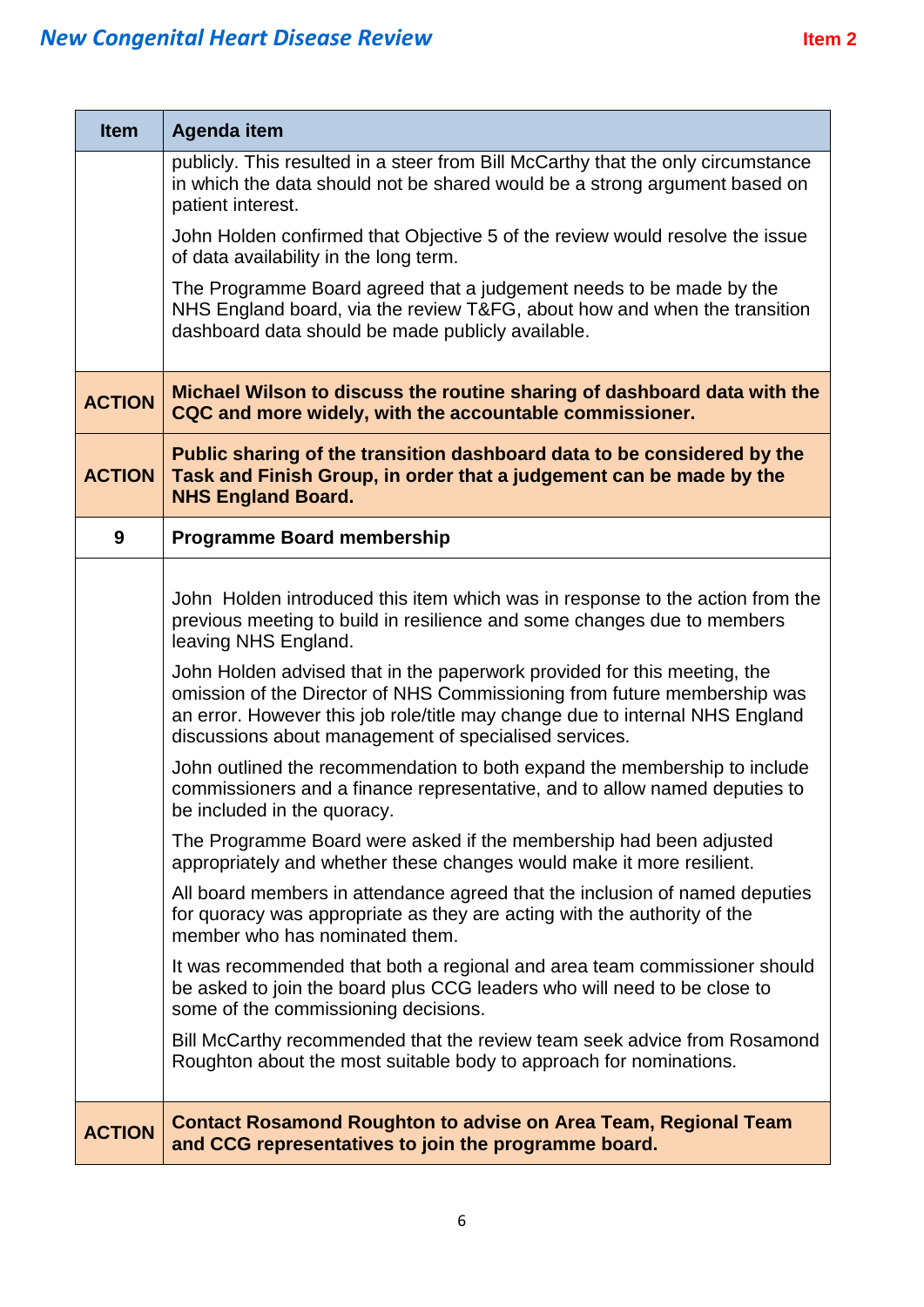| <b>Item</b> | <b>Agenda item</b>                                                                                                                                                                                                                                                                                                                                                                                                                   |
|-------------|--------------------------------------------------------------------------------------------------------------------------------------------------------------------------------------------------------------------------------------------------------------------------------------------------------------------------------------------------------------------------------------------------------------------------------------|
| 10          | <b>Progress report to the NHS England Board</b>                                                                                                                                                                                                                                                                                                                                                                                      |
|             | John Holden outlined the intention of the review team to issue a paper to the<br>Task and Finish group on 23 June, which will in turn report to the NHS<br>England board on 3 July reporting back on the board's ambition set out on 12<br>June 2013 to deliver an "implementable solution" within twelve months.                                                                                                                    |
|             | The review team will provide both the NHS England board and the public with<br>an update on progress to date. This will advise where the review is in the<br>lifecycle of the work. It will describe that this is a task and finish project which<br>should in the normal course of events be "mainstreamed" – i.e. handed on to<br>NHs England's direct commissioners by the end of the financial year.                             |
|             | John proposed that the paper will report the challenge set by the board and<br>the progress made against each of the 6 objectives and the overall timeline.                                                                                                                                                                                                                                                                          |
|             | The Programme Board members were asked for a steer on both the content<br>and the approach being taken to this report.                                                                                                                                                                                                                                                                                                               |
|             | Professor Sir Michael Rawlins advised that an appendix of all the events,<br>meetings and trust visits that have taken place should be included. Advice was<br>also provided that the report should focus on the need for the review to start<br>with the rebuilding of trust, and that this has been successful in large part<br>because it was not rushed, even though this makes it harder to meet the<br>ambitious timeline set. |
|             | Bill McCarthy advised that the report should be framed in terms of decisions<br>made within the first twelve months, and the very different approach to the<br>previous review particularly highlighting:                                                                                                                                                                                                                            |
|             | a different and more extensive approach to engagement;<br>$\circ$                                                                                                                                                                                                                                                                                                                                                                    |
|             | an increased scope, covering the full lifetime pathway from screening<br>$\circ$<br>through to adults and palliative care; and                                                                                                                                                                                                                                                                                                       |
|             | additional standards such as bereavement and care.<br>$\circ$                                                                                                                                                                                                                                                                                                                                                                        |
|             | The review team were also advised to ensure the approach which has been to<br>capture information and make decisions throughout the process, is clearly<br>represented.                                                                                                                                                                                                                                                              |
|             | John Holden advised that if it timescales allowed a draft would be shared with<br>programme board members before submission to the T&FG.                                                                                                                                                                                                                                                                                             |
| 11          | <b>Risk and issue registers</b>                                                                                                                                                                                                                                                                                                                                                                                                      |
|             | The Programme Board noted the risk and issue registers. Their attention was<br>drawn to the mitigation action against risk 1 (delivered by item 8 at this<br>meeting) and to the issue raised from risk 10, referring to the lack of resource<br>to deliver the required Financial Impact Assessment.                                                                                                                                |